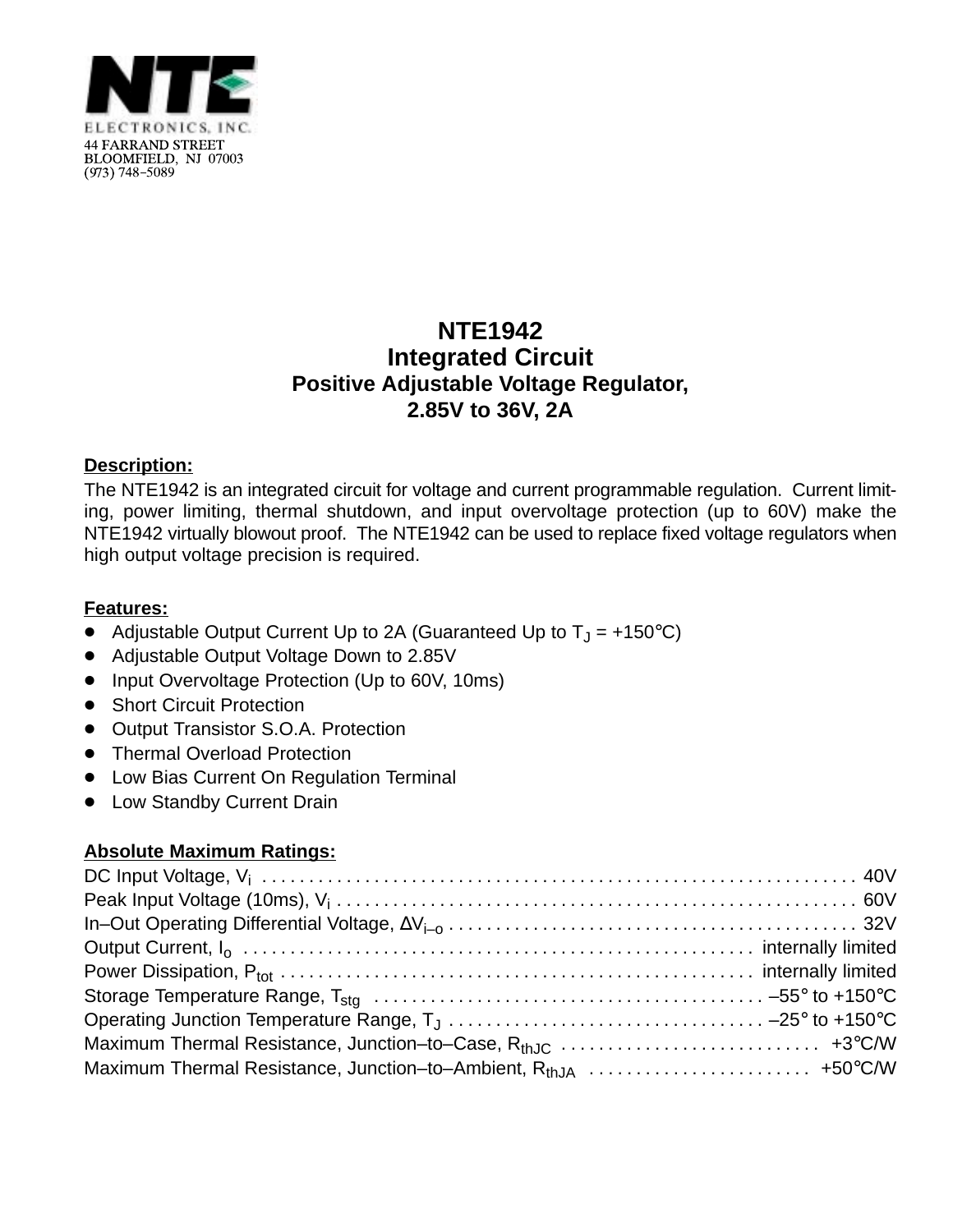|  | <b>Electrical Characteristics:</b> $(T_J = -25^\circ \text{ to } +150^\circ \text{C}$ unless otherwise specified) |  |
|--|-------------------------------------------------------------------------------------------------------------------|--|
|--|-------------------------------------------------------------------------------------------------------------------|--|

| <b>Parameter</b>                                               | <b>Symbol</b>                             | <b>Test Conditions</b>                                                                                                       | Min                      | <b>Typ</b>               | <b>Max</b>                                           | <b>Unit</b>    |  |  |
|----------------------------------------------------------------|-------------------------------------------|------------------------------------------------------------------------------------------------------------------------------|--------------------------|--------------------------|------------------------------------------------------|----------------|--|--|
| <b>GENERAL</b>                                                 |                                           |                                                                                                                              |                          |                          |                                                      |                |  |  |
| <b>Quiescent Drain Current</b><br>(Pin3)                       | $I_d$                                     | $V_i = 20V$ , $T_i = +25$ °C                                                                                                 |                          | 4.2                      | 9.2                                                  | mA             |  |  |
| <b>Output Noise Voltage</b>                                    | e <sub>N</sub>                            | $V_0 = V_{ref}$ , $I_0 = 10$ mA, B = 1MHz                                                                                    |                          | 80                       |                                                      | μV             |  |  |
| <b>VOLTAGE REGULATION LOOP</b>                                 |                                           |                                                                                                                              |                          |                          |                                                      |                |  |  |
| Reference Voltage (Pin4)                                       | $V_{\sf ref}$                             | $V_i = 20V$ , $I_0 = 10mA$ , $T_i = +25°C$                                                                                   | 2.65                     | 2.77                     | 2.85                                                 | $\vee$         |  |  |
| Average Temperature<br>Coefficient of                          | $\Delta V_{\sf ref}$<br>$\Delta T$        | $V_i = 20V$ , $T_j = -25^\circ$ to +125°C<br>$I_0 = 10 \text{mA}$ $\boxed{T_J = +125^\circ \text{ to } +150^\circ \text{C}}$ | —                        | $-0.25$<br>$-1.5$        | $\overline{\phantom{0}}$<br>$\overline{\phantom{0}}$ | mV/°C<br>mV/°C |  |  |
| Reference Voltage                                              |                                           |                                                                                                                              |                          |                          |                                                      |                |  |  |
| Output Voltage Range                                           | $V_{\Omega}$                              | $I_0 = 10 \text{mA}, T_J = +25^{\circ} \text{C}$                                                                             | 2.85                     | $\overline{\phantom{0}}$ | 36                                                   | $\vee$         |  |  |
| <b>Voltage Load Regulation</b>                                 | $\Delta V_{\rm o}$                        | $\Delta I_0$ = 2.0A, Note 1                                                                                                  | —                        | 0.15                     | 1.0                                                  | %              |  |  |
|                                                                | $V_{0}$                                   | $\Delta I_0$ = 1.5A, Note 1                                                                                                  | —                        | 1.0                      | 0.5                                                  | %              |  |  |
| <b>Supply Voltage Rejection</b><br>Ratio                       | <b>SVR</b>                                | $V_0 = 5V$ , $I_0 = 500$ mA, $\Delta V_i = 100 V_{pp}$ ,<br>$f = 100$ Hx, Note 2                                             | 60                       | 70                       | $\qquad \qquad -$                                    | dB             |  |  |
| Line Regulation                                                | $\Delta V_i$<br>$\Delta V_{\Omega}$       | $V_0 = 5V$ , $I_0 = 500$ mA, $V_i = 8V$ to 18V,<br>$T_J = +25$ °C                                                            | 54                       | 70                       |                                                      | dB             |  |  |
| Output Impedance                                               | $Z_{0}$                                   | $V_i = 10V$ , $V_o = V_{ref}$ , $I_o = 0.5A$ ,<br>$f = 100$ Hz                                                               |                          | $1.5 \times 10^{-3}$     |                                                      | Ω              |  |  |
| Drop-out Voltage between<br>Pin1 and Pin5                      |                                           | $I_{0} = 1.5A, \frac{\Delta V_{\odot}}{V_{0}} \leq 2\%$                                                                      |                          | 2.0                      | 2.5                                                  | V              |  |  |
| <b>Bias Current at Pin4</b>                                    | $I_4$                                     | $T_J = +25$ °C                                                                                                               | $\overline{\phantom{0}}$ | 3                        | 10                                                   | μA             |  |  |
| Average Temperature<br>Coefficient (Pin4)                      | $\frac{\Delta I_4}{\Delta T \bullet I_4}$ |                                                                                                                              |                          | $-0.5$                   |                                                      | $\%$ /°C       |  |  |
| <b>CURRENT REGULATION LOOP</b>                                 |                                           |                                                                                                                              |                          |                          |                                                      |                |  |  |
| <b>Current Limit Sense</b><br>Voltage between<br>Pin5 and Pin2 | $V_{SC}$                                  | $V_i = 10V$ , $V_o = V_{ref}$ , $T_J = +25$ °C                                                                               |                          | 0.45                     |                                                      | V              |  |  |
| Average Temperature<br>Coefficient of V <sub>SC</sub>          |                                           |                                                                                                                              | —                        | 0.03                     | $\qquad \qquad$                                      | %/°C           |  |  |
| <b>Current Load Regulation</b>                                 | $\Delta l_{\rm o}$                        | $V_i = 10V,$ $I_o = 0.5A$                                                                                                    | $\overline{\phantom{0}}$ | 1.4                      | $\overline{\phantom{0}}$                             | %              |  |  |
|                                                                | $I_{\rm o}$                               | $\Delta V_0 = 3V$<br>$I_0 = 1.0A$                                                                                            | $\overline{\phantom{0}}$ | $1.0$                    | $\overline{\phantom{0}}$                             | $\%$           |  |  |
|                                                                |                                           | $I_0 = 1.5A$                                                                                                                 | $\overline{\phantom{0}}$ | 0.9                      | —                                                    | $\%$           |  |  |
| <b>Short Circuit Current</b>                                   | $I_{\rm sc}$                              | $V_i - V_0 = 14V$ ,<br>Pin2 and Pin5 short circuited                                                                         | 2.0                      | 2.5                      | 3.6                                                  | A              |  |  |

Note 1. A load step of 2A can be applied provided that the input–output differential voltage is lower than 20V.

Note 2. The same performance can be maintained at higher output levels if a bypassing capacitor is provided between Pin2 and Pin4.